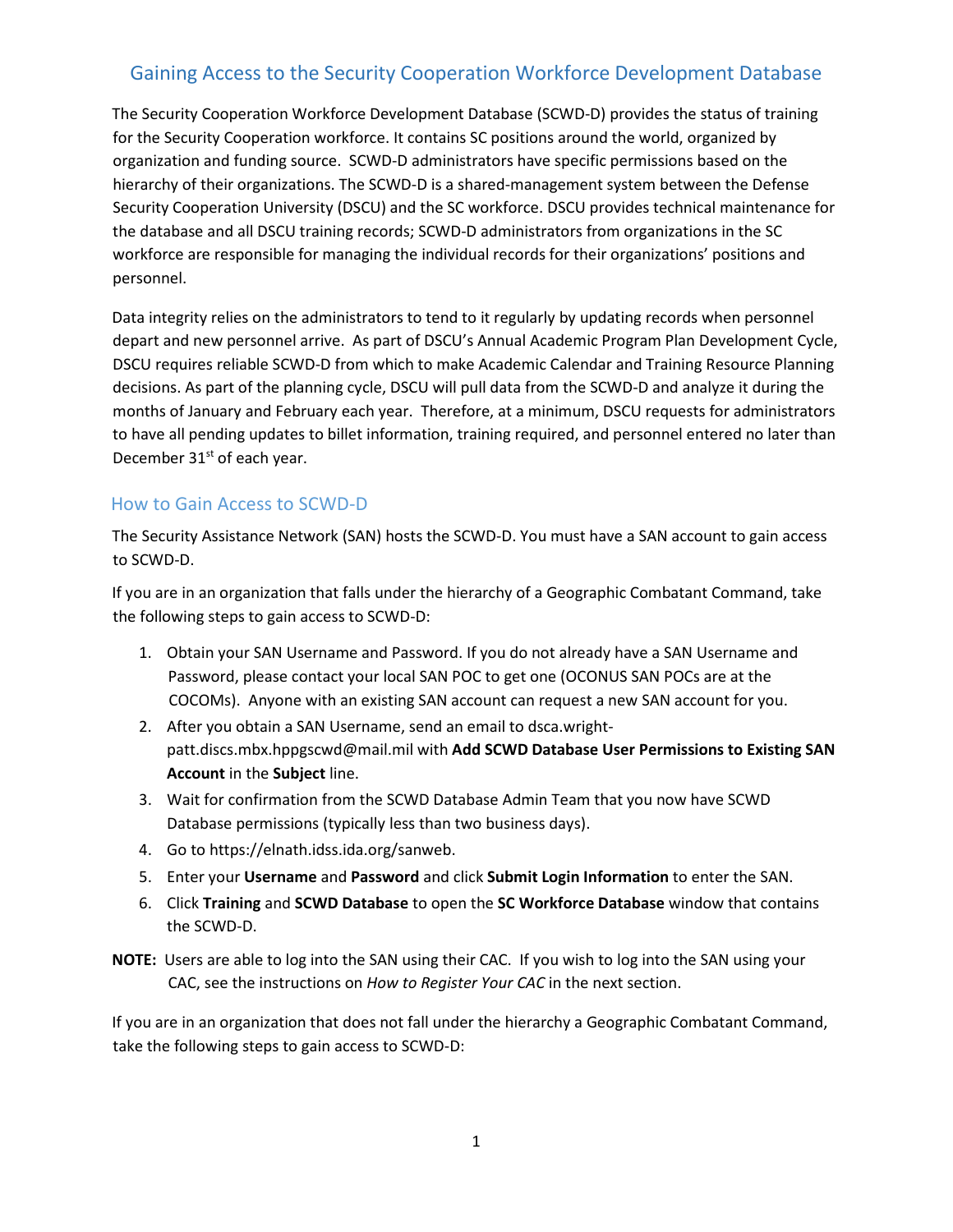- 1. Obtain your SAN Username and Password. If you do not already have a SAN Username and Password, contact your local SAN POC to get one. If you need help locating your POC, send an email to dsca.wright-patt.iscs.mbx.hppg-scwd@mail.mil. Anyone with an existing SAN account can request a new SAN account for you.
- 2. Wait for an encrypted email that contains your Username and Password (typically less than two days).
- 3. Go to https://elnath.idss.ida.org/sanweb within 5 days of receipt of your Username and Password.
- 4. Enter your **Username** and **Password** and click **Submit Login Information** to enter the SAN.
- 5. Click **Training** and **SCWD Database** to open the **SC Workforce Database** window that contains the SCWD-D.
- **NOTE:** Users are able to log into the SAN using their CAC. If you wish to log into the SAN using your CAC, see the instructions on *How to Register Your CAC* in the next section.

### How to Register your CAC to log into the SAN

After you receive a SAN username and password, you can register your CAC to log into the SAN in the future.

Take the following steps to register your CAC for logging into the SAN:

- 1. Insert your CAC into your PC's CAC reader.
- 2. Open a web browser, and go to https://elnath.idss.ida.org/sanweb.
- 3. Enter you SAN username and password, but do NOT click the **Submit Login Request** button or press the **Enter** key.
- 4. Click the **CAC Login** button.
- 5. If asked to choose a CAC certificate, please select the "non-email" certificate.
- 6. Enter your CAC PIN when prompted.
- 7. Verify CAC registration after logging into the SAN by clicking **User Information** on the menu bar at the top of the page and then select **Change Your Password and Other User Info**. Your CAC is registered if a 10 digit number appears after **CAC ID**.

**NOTE:** You still must update your password every 60 days if you ever intend to login without a CAC.

#### SCWD Database Permissions

Each user receives the appropriate SCWD-D administrative permission level for their organization. Users can add, edit, and delete positions for their organization and subordinate organizations in their hierarchy.